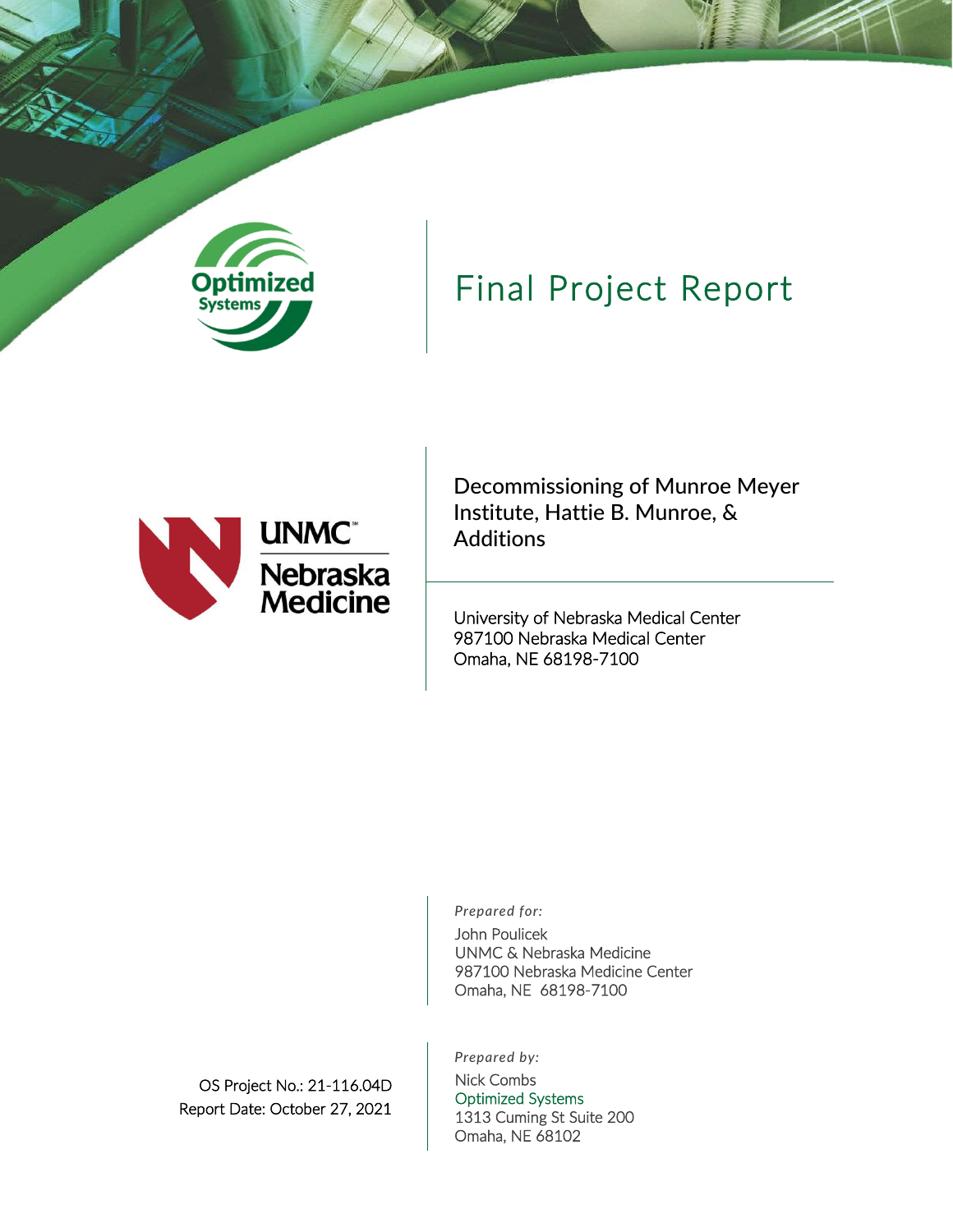

## **TABLE OF CONTENTS**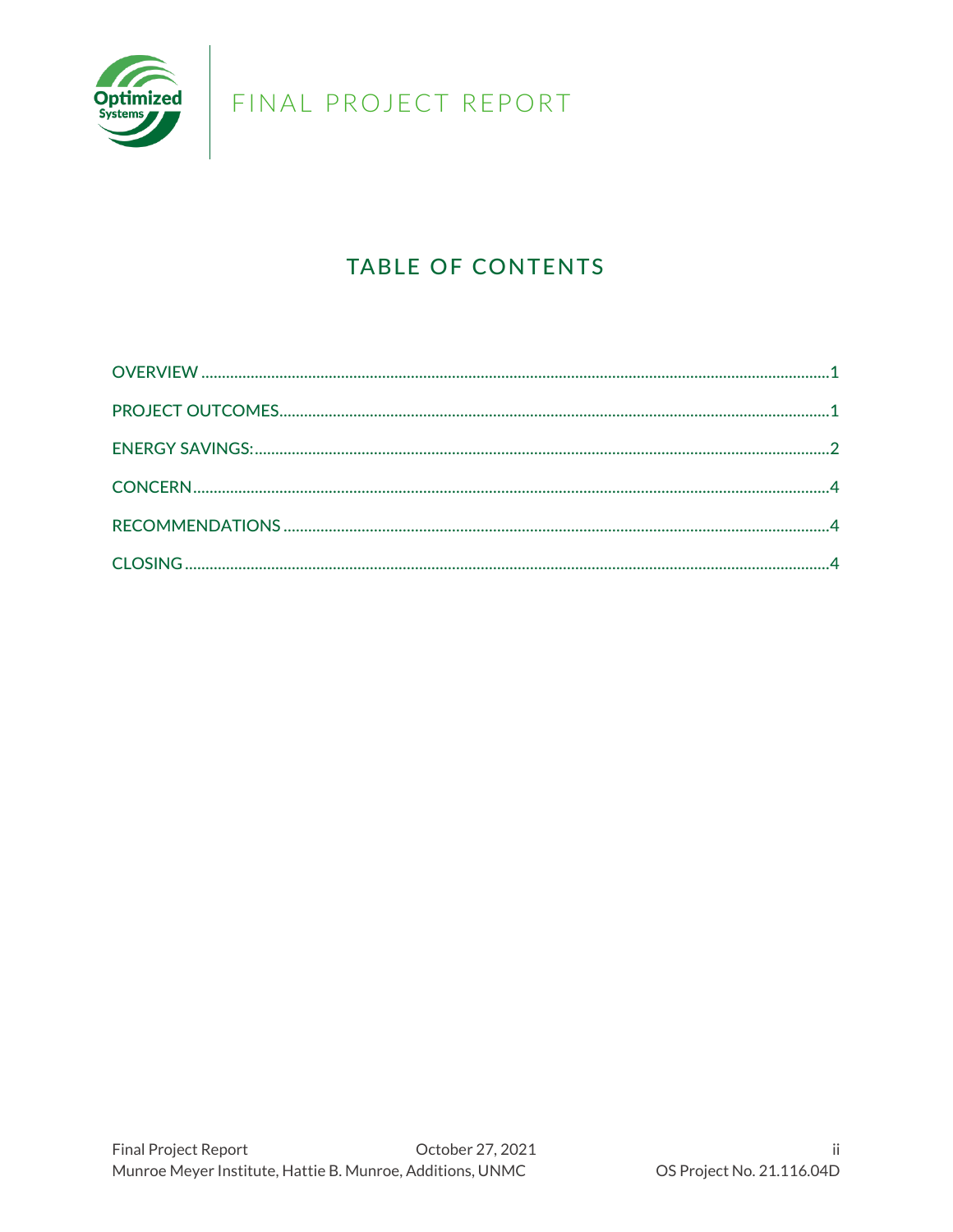

### <span id="page-2-0"></span>**OVERVIEW**

This Final Project Report provides a summary of the work done in June of 2021 to decommission the Munroe Meyer Institute, Hattie B. Munroe, and both Hattie B. Munroe Additions. As discussions were taking place regarding optimization projects on campus, Optimized Systems was made aware that most spaces in these buildings were unoccupied. Optimized Systems approached Mr. Ken Hansen and asked if they had plans to shut down the equipment in unoccupied spaces in order to save energy. UNMC did not, and subsequently asked Optimized Systems to assist the research zone in making changes to the building in order to conserve energy and reduce maintenance issues, while keeping the occupants comfortable and safe.

In August of 2021 Optimized Systems was contacted by Mr. John Poulicek to make sure the building was freeze protected and safe to be occupied as temperatures change, given occupants would be there through at least the end of the year.

### <span id="page-2-1"></span>PROJECT OUTCOMES

This project was successfully completed. Project outcomes in June include:

Optimized Systems worked with Mr. Jim Gilbert and Mr. Todd Bishop to turn off the following items:

- Steam Perimeter Heat turned off for all of MMI
- Pool Pac
- Hattie B 2nd floor heat pumps off at the breaker
- Hattie B 3rd floor heat pumps off at the breaker
- AHU 2 Hot deck programming rescheduled
- AHU 6
- $\bullet$  AHU7
- AHU 8
- AHU 9 zones A, B, C, D, F, G, H are all turned off.
- AHU 10
- AHU 11
- AHU 12 (pneumatic)
- AHU 13 (pneumatic)
- "Meyer Exhaust Fan" unlabeled exhaust fan not on system, in penthouse on roof
- Water to MMI and HBM only.

The following items were left to be completed by the Research Zone:

- Glycol floor drains, sinks, and toilets; lock/secure bathrooms doors, and label with provided signs.
	- Signs provided stated bathroom was closed and the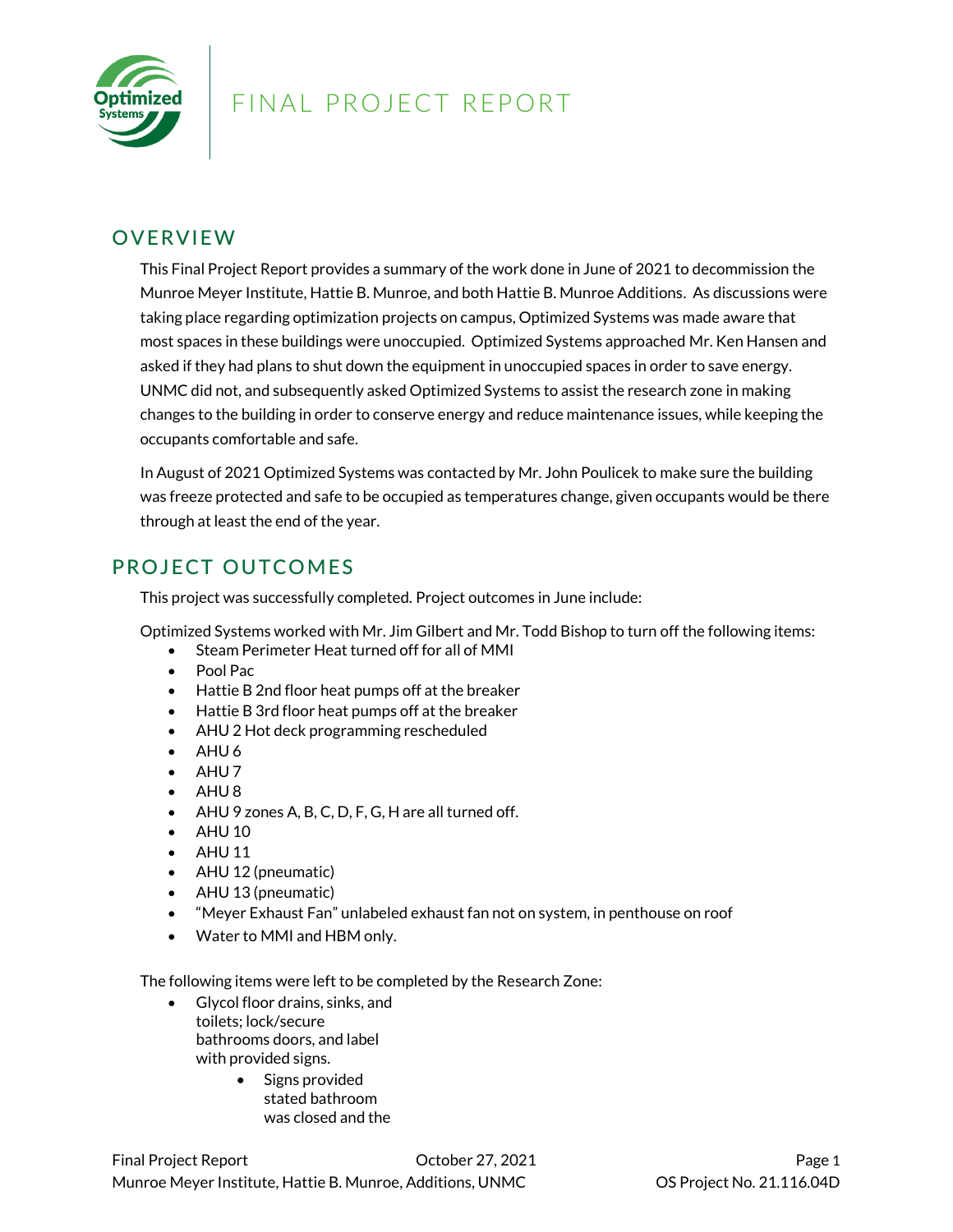

- location of the closest open bathroom.
- Disable magnetic hold opens on 3 hallway doors, place signs on them.
	- This will limit the air the exhaust fans will pull from conditioned spaces to unconditioned spaces (or vice versa).
- Walk all spaces and close/lock all windows. Shut blinds where available to reduce heat load.

Equipment currently on:

- AHUs 1, 2, 3, feeds HBM Addition; AHU 4, 5, feeds HBM  $2<sup>nd</sup>$  Addition
- AHU 9 zones E
- The three largest (unlabeled) Exhaust Fans, all serve occupied spaces
- MMI EF7

In September, Optimized Systems worked with Mr. Jim Gilbert to confirm that each building in the MMI complex has an independent plumbing system and that none of the buildings have a fire protection system. As such, the domestic water system to all of Munroe Meyer was turned off and drained to prevent pipes from freezing and bursting. Occupied areas will remain heated and therefore are not a concern.

As discussed, AX08 is also vacant and as such had the domestic water turned off and drained, and the natural gas line has been turned off as well.

### <span id="page-3-0"></span>ENERGY SAVINGS:

Graph showing use prior to first round of shutdowns on June 8<sup>th</sup>, impact, and then further impact with the second round of shutdowns on the  $14<sup>th</sup>$  (gray is previous week, blue is current):



#### Magnified to show impact of the 14<sup>th</sup>, mid-day use down from 50 to 15 kW:

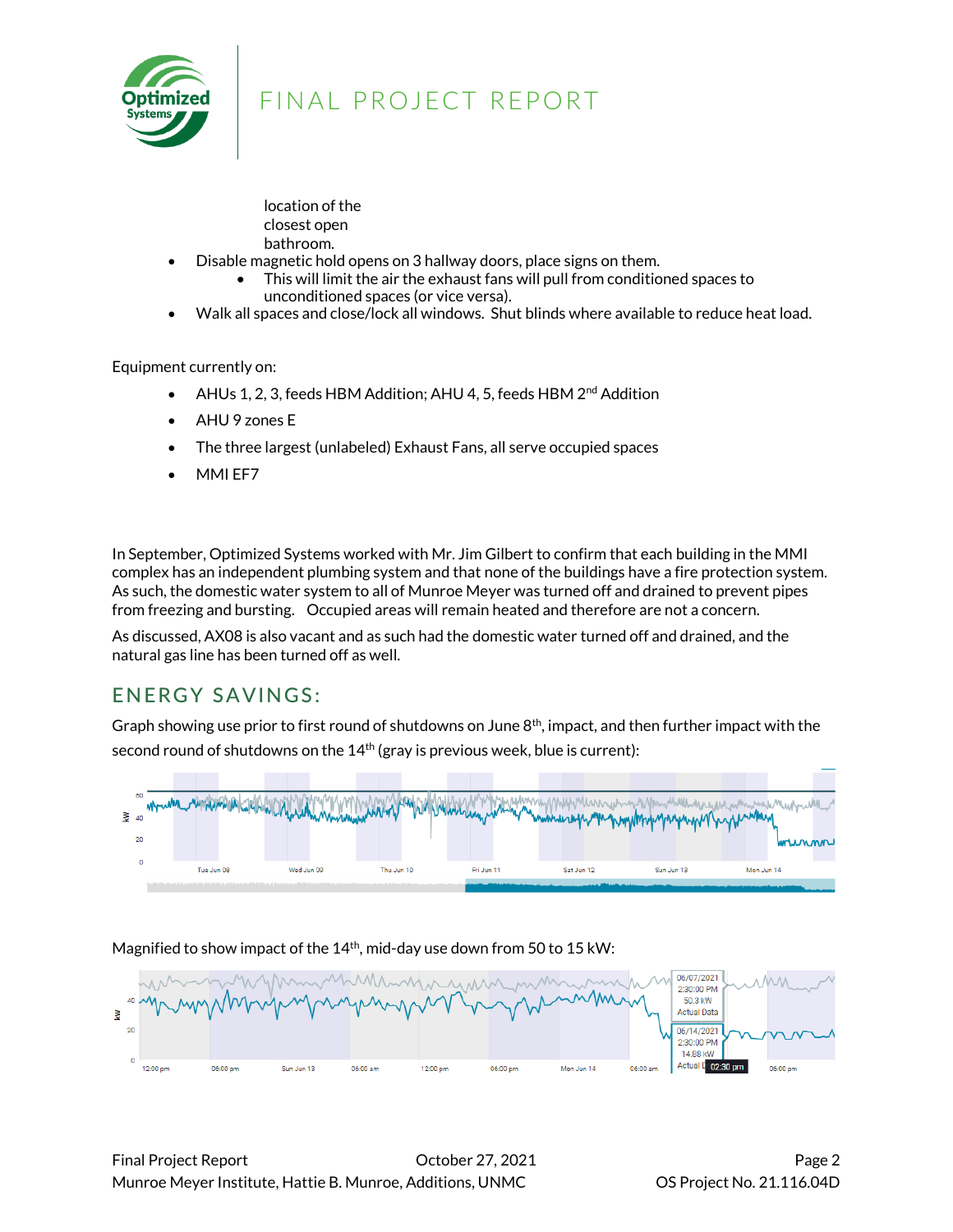

Most equipment was turned off/scaled back in June, and in the three months that followed, significant energy savings have been realized. In all four buildings, steam, electricity, and chilled water use has been reduced. Chilled water is the most dramatic, down by more 50%, as shown in this graph:



As expected, significant cost savings were also seen. UNMC has paid more than \$20,000 less per month in utility bills each month, with a total savings over the past for months in excess of \$80,000. These savings will continue, provided all of the equipment that has been turned off remains off, though the savings amount will be different and will be seen in different commodities as the weather changes. The following graph demonstrates the actual amounts UNMC was billed for all three commodities, in all four buildings, combined.